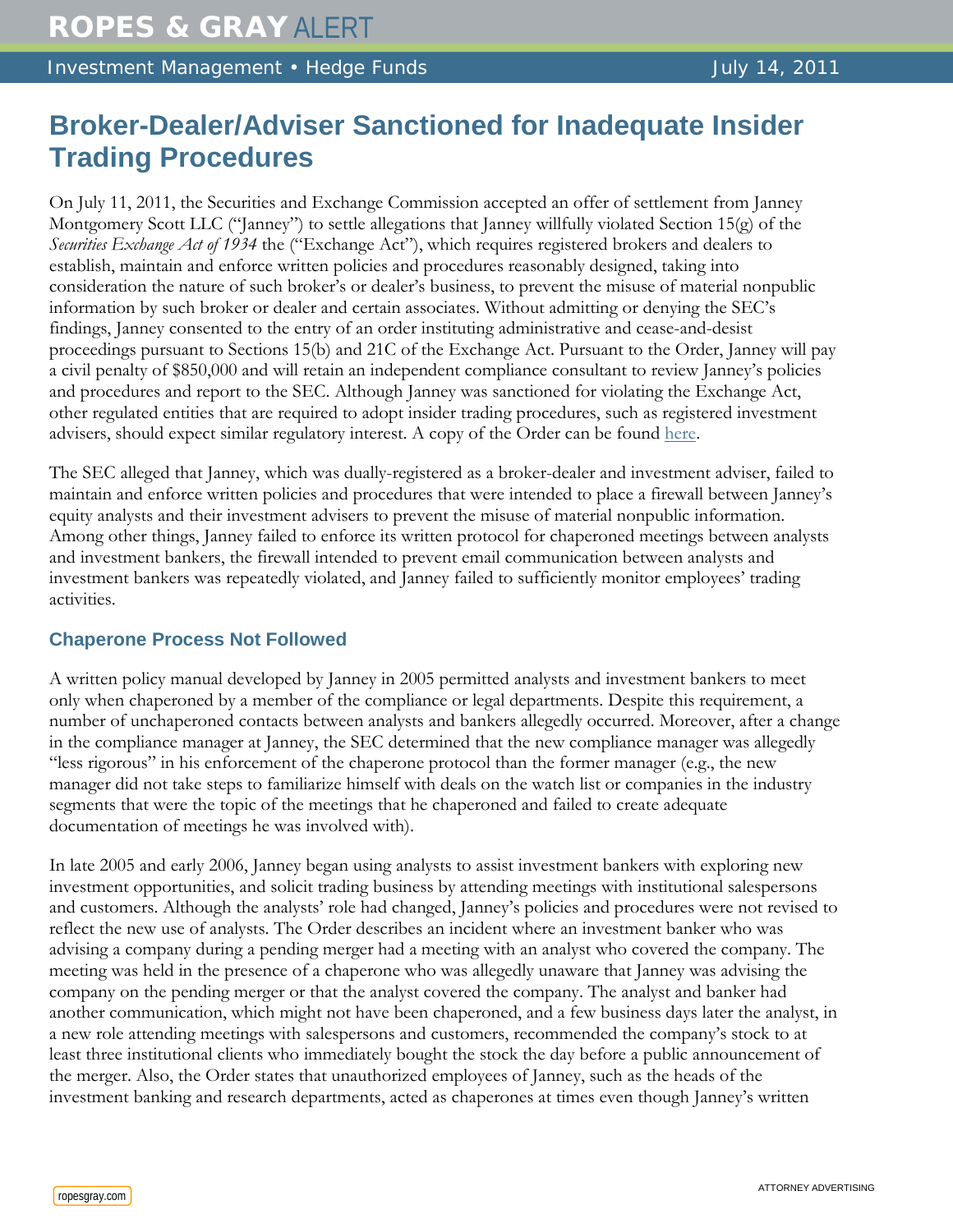policy continued to state that only a member of the compliance or legal departments could serve as a chaperone. According to the SEC, this alleged failure to adhere to the chaperone procedure posed a danger that material nonpublic information could be misused.

### **Porous Firewall**

Over a several year period, Janney allegedly failed to successfully enforce its email communication firewall procedures, which were intended to prevent analysts and investment bankers from sharing material nonpublic information. Investment bankers were able to breach the firewall and directly email research department employees. Even though the company was aware of the firewall breaches by at least June 2008, the firewall was still allegedly ineffective at preventing breaches as late as 2009.

## **Failure to Monitor Employees' Trading Activities**

Janney maintained a "watch list" of companies that its investment banking group was actively advising and that was used to identify those securities where the potential for insider trading existed, but it allegedly failed in a number of ways to adequately monitor trading in securities of the firms on the watch list.

First, Janney's policies required all employees to maintain their trading accounts at Janney. However, permission was frequently granted for employees to have accounts away from the firm.

Second, while Janney required some employees to obtain pre-clearance prior to trading in securities, investment bankers were able to trade without pre-clearance.

Third, Janney's compliance manual required employees to submit an annual questionnaire and disclosure form disclosing the existence of outside employee accounts. However, in several instances, Janney failed to obtain questionnaires and disclosure forms. Further, Janney failed to request and review account activity even after becoming aware of outside accounts held by employees.

Fourth, Janney's procedures for determining whether improper trading activity occurred allegedly were lacking. Although Janney obtained trading confirmations of certain employees, Janney could not establish that these confirmations were ever compared against the watch list to determine if improper trades had been made. Also, since account statements were not initially obtained, it was difficult to monitor overall trading strategy or trading patterns. When account statements were later obtained, they were analyzed by a supervisor who did not have access to the watch list. Consequently, he was unable to determine if the trades violated company policy.

#### **Lessons Learned**

Companies should consider the following lessons:

1. The Janney Order may serve as a stark reminder of at least three practices advisers and broker-dealers should be aware of. First, it is not enough to have an insider trading policy in writing; those procedures must be followed and must be implemented consistently. Second, a firewall to prevent communications between analysts and investment bankers must actually be effective in preventing such communications and companies should promptly rectify firewall problems that allow breaches. Third, policies requiring pre-clearance of securities trades should be enforced with respect to all